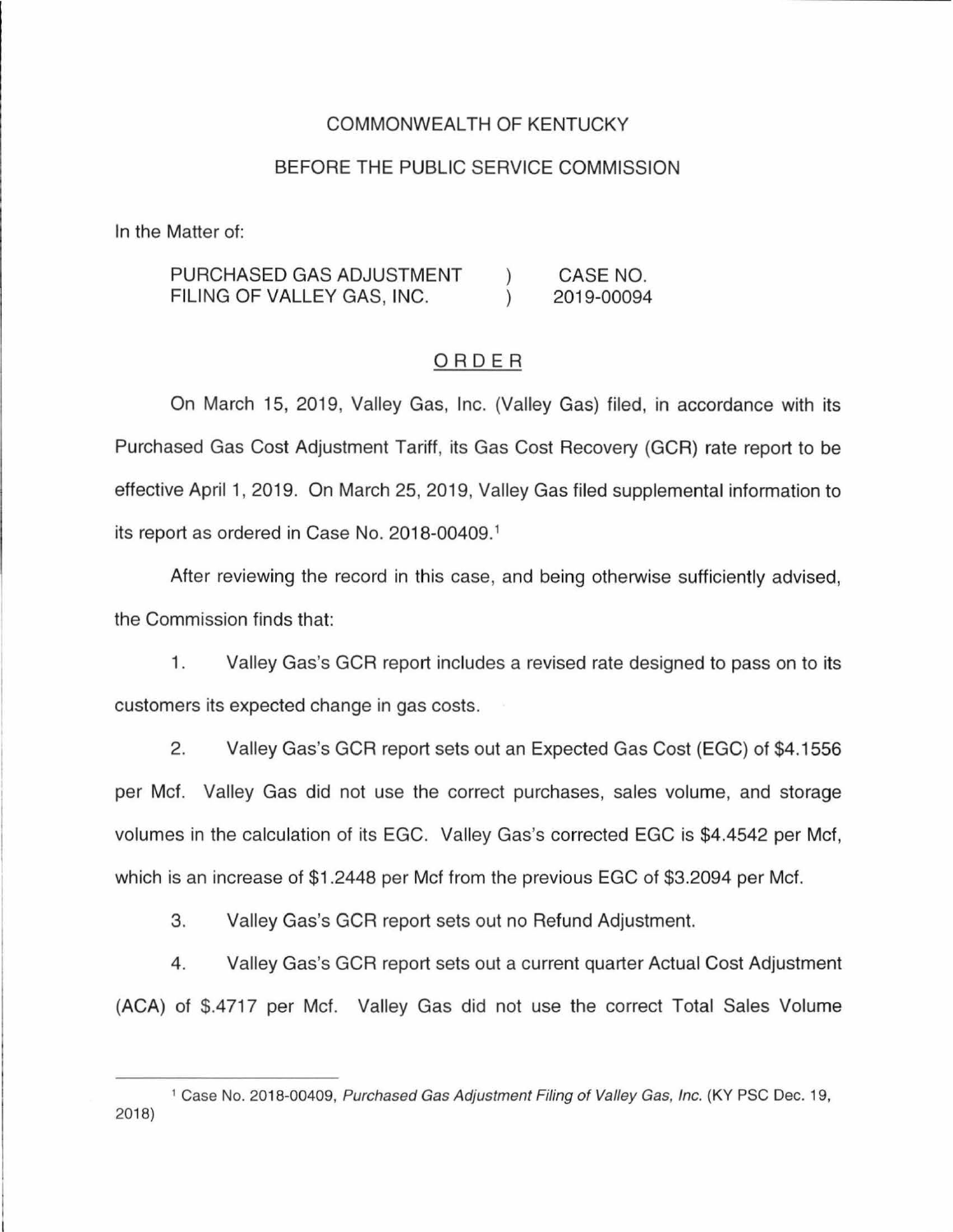purchased or the correct EGG in effect for the months of October, November, and December 2018, in the calculation of its current quarter ACA. Correcting this produces a current quarter ACA of \$.4276 per Met. In calculating its total ACA, Valley Gas failed to include the previous quarter ACA of (\$.0922) per Met that was approved in Case No. 2018-00409.<sup>2</sup> Correcting this produces a total ACA of (\$1.5140) per Mcf, which is a decrease of \$.8387 per Met from its previous total ACA of (\$.6753) per Met.

5. Valley Gas's corrected GCR rate is \$2.9402 per Met, which is an increase of \$.4061 per Met from the previous GCR rate of \$2.5341 per Met.

6. The rate set forth in the Appendix to this Order is fair, just, and reasonable and should be approved for service rendered by Valley Gas on and after April 14, 2019. Valley Gas did not provide at least 30 days' notice required for its rates to be effective April 1, 2019.

7. Valley Gas's next GCR report should include all invoices received from Constellation Energy for the prior calendar quarter. Valley Gas's future GCR reports should also include the additional information previously provided as a supplemental filing on June 13, 2018, in Case No. 2018-00177<sup>3</sup> as it pertains to the calculation of the future GCR rate.

8. In this and previous GCR reports, Valley Gas made repeated errors and omissions that impact timely and accurate processing of its filings. The Commission finds that Valley Gas should conduct a careful and thorough review to minimize any potential

<sup>&</sup>lt;sup>2</sup> Case No. 2018-00409, Purchased Gas Adjustment Filing of Valley Gas, Inc. (KY PSC Dec. 19, 2018).

<sup>&</sup>lt;sup>3</sup> Case No. 2018-00177, Purchased Gas Adjustment Filing of Valley Gas, Inc. (Ky. PSC Jun 13, 2018).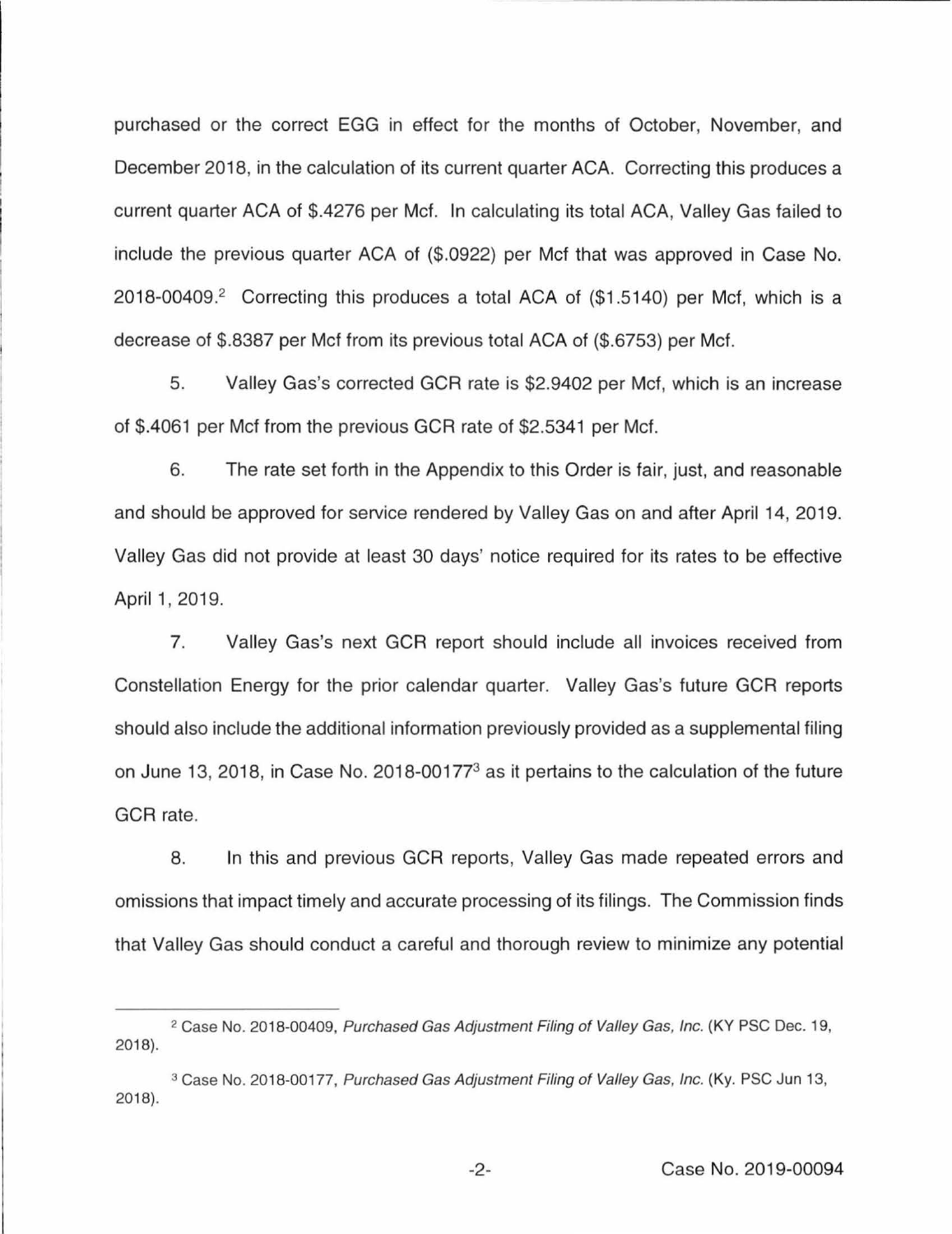errors in its future GCR reports. Failure to minimize errors in future filings may adversely affect the timely processing of Valley Gas's GCR reports.

IT IS THEREFORE ORDERED that:

1. The rate proposed by Valley Gas is denied.

2. The rate set forth in the Appendix to this Order is approved for service rendered on and after April 14, 2019.

3. Valley Gas's future GCR reports shall include the information required in finding paragraph 7.

4. Within 20 days of the date of entry of this Order, Valley Gas shall file with this Commission, using the Commission's electronic Tariff Filing System, revised tariff sheets setting out the rate approved herein and reflecting that it was approved pursuant to this Order.

5. This case is closed and removed from the Commission's docket.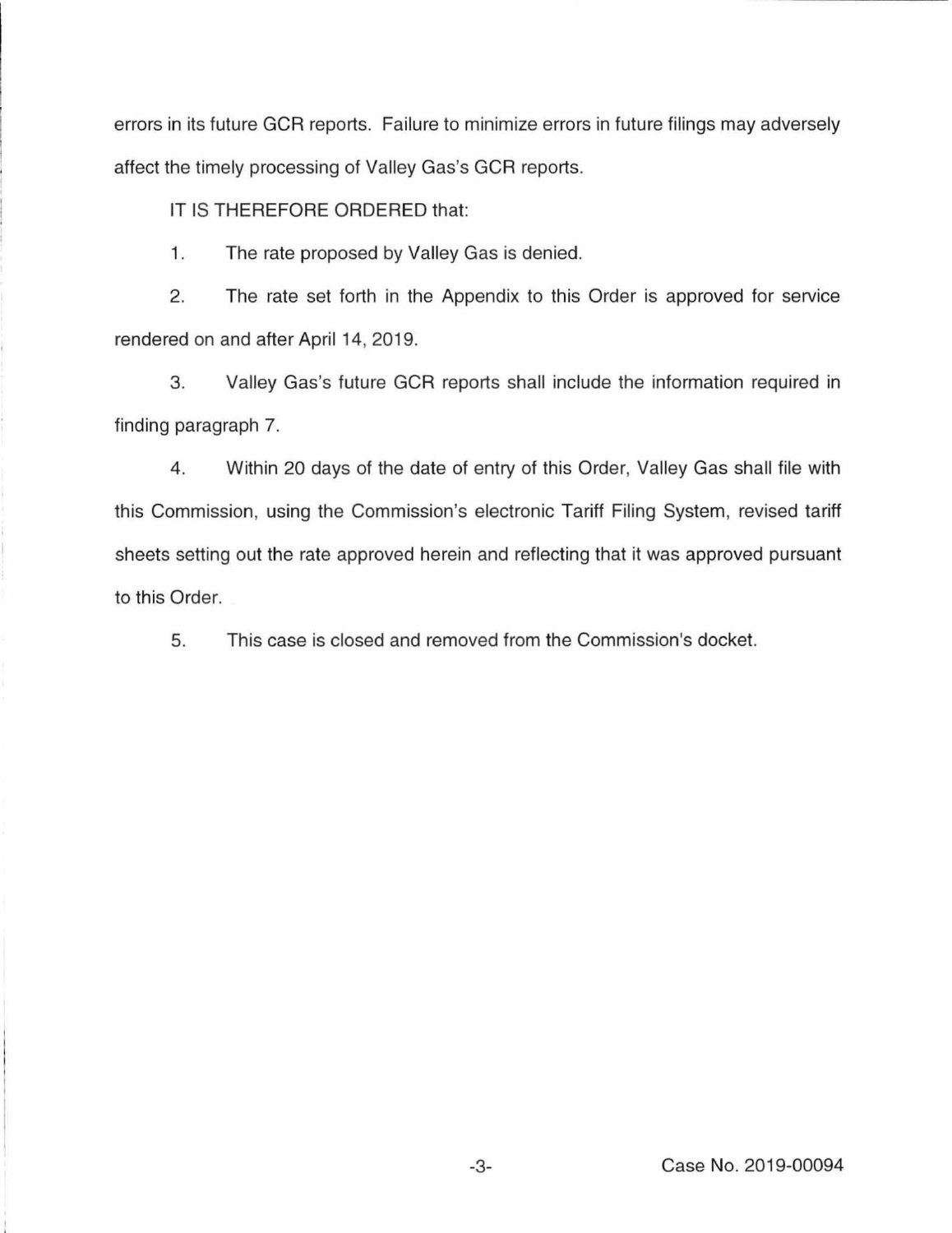By the Commission



ATTEST:

<u>Murch R. Punson</u>

Case No. 2019-00094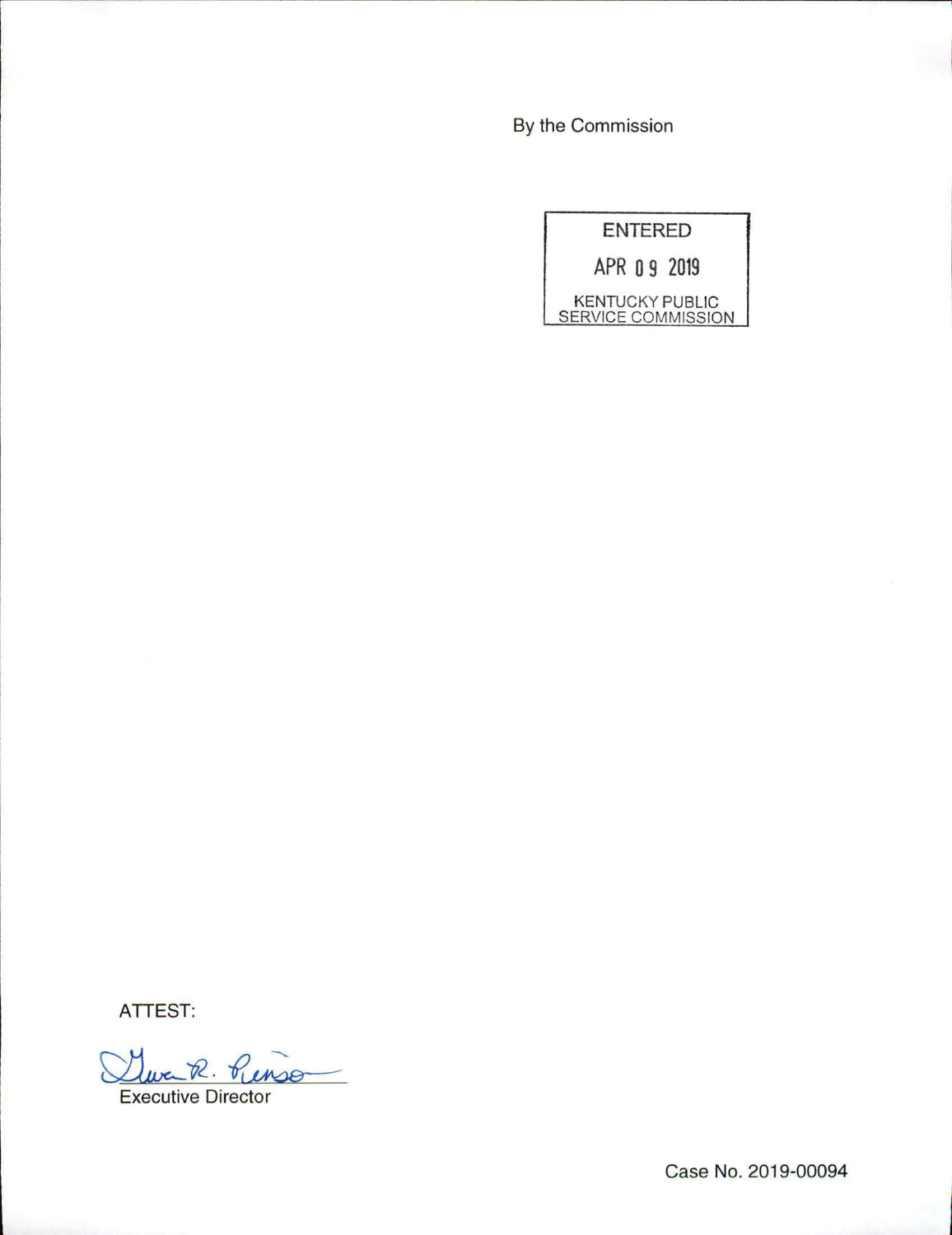## APPENDIX

# APPENDIX TO AN ORDER OF THE KENTUCKY PUBLIC SERVICE COMMISSION IN CASE NO. 2019-00094 DATED **APR 0 g 2019**

The following rates and charges are prescribed for the customers in the area served by Valley Gas, Inc. All other rates and charges not specifically mentioned herein shall remain the same as those in effect under the authority of the Commission prior to the effective date of this Order.

## RATES:

|         | <b>Base Rate</b> | Gas Cost<br>Recovery<br>Rate | Total    |
|---------|------------------|------------------------------|----------|
| All Mcf | \$3.0061         | \$2.9402                     | \$5.9463 |